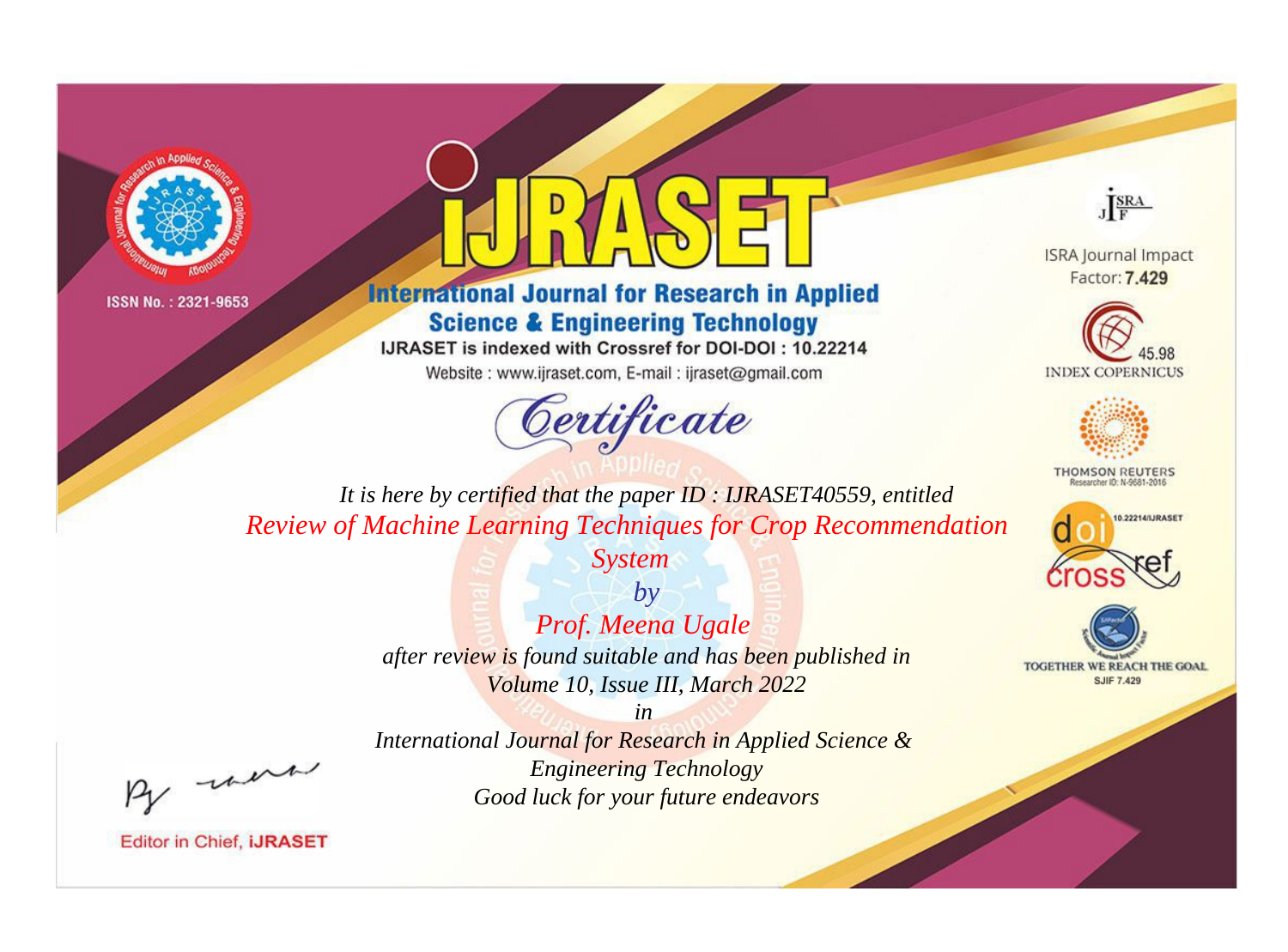



**International Journal for Research in Applied Science & Engineering Technology** 

IJRASET is indexed with Crossref for DOI-DOI: 10.22214

Website: www.ijraset.com, E-mail: ijraset@gmail.com





**ISRA Journal Impact** Factor: 7.429





**THOMSON REUTERS** 



TOGETHER WE REACH THE GOAL **SJIF 7.429** 

*It is here by certified that the paper ID : IJRASET40559, entitled Review of Machine Learning Techniques for Crop Recommendation* 

> *System by Nimeesha Venkatavelu after review is found suitable and has been published in Volume 10, Issue III, March 2022*

*in International Journal for Research in Applied Science & Engineering Technology Good luck for your future endeavors*

, un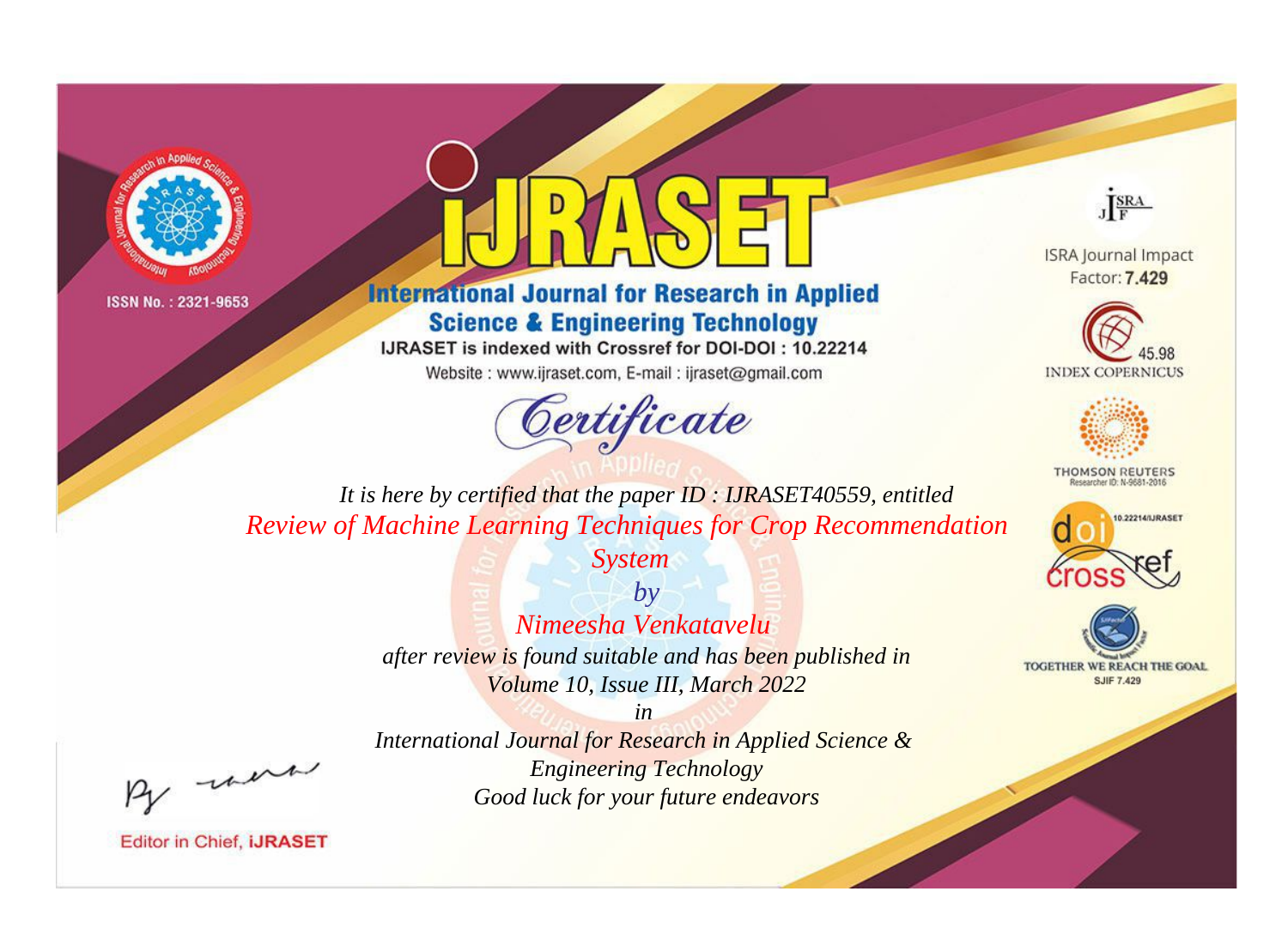



**International Journal for Research in Applied Science & Engineering Technology** 

IJRASET is indexed with Crossref for DOI-DOI: 10.22214

Website: www.ijraset.com, E-mail: ijraset@gmail.com



JERA

**ISRA Journal Impact** Factor: 7.429





**THOMSON REUTERS** 



TOGETHER WE REACH THE GOAL **SJIF 7.429** 

*It is here by certified that the paper ID : IJRASET40559, entitled Review of Machine Learning Techniques for Crop Recommendation* 

*System*

*by Pranay Patil after review is found suitable and has been published in Volume 10, Issue III, March 2022*

, were

*International Journal for Research in Applied Science & Engineering Technology Good luck for your future endeavors*

*in*